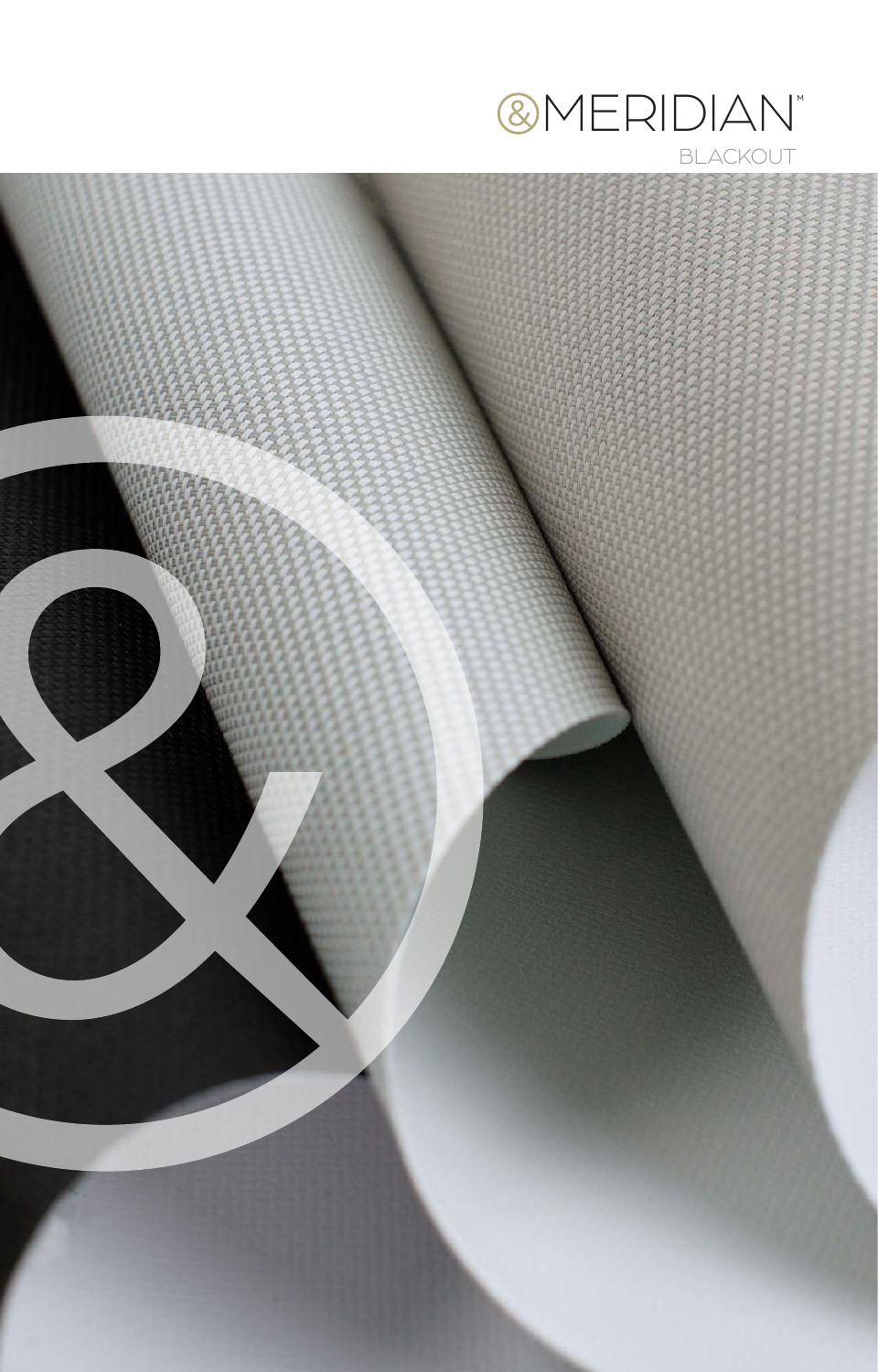

## Meridian is a tough, highperformance blackout fabric.

A basketweave screen fabric in a range of neutral colours, with a white backing that provides total light blockage. This is a good-looking fabric, but it is not only what you can see that makes it special.

The host of features packed into Meridian include Greenguard certification and Microban® antimicrobial protection. It is also halogen free and flame retardant. The reflective backing makes it energy efficient too.









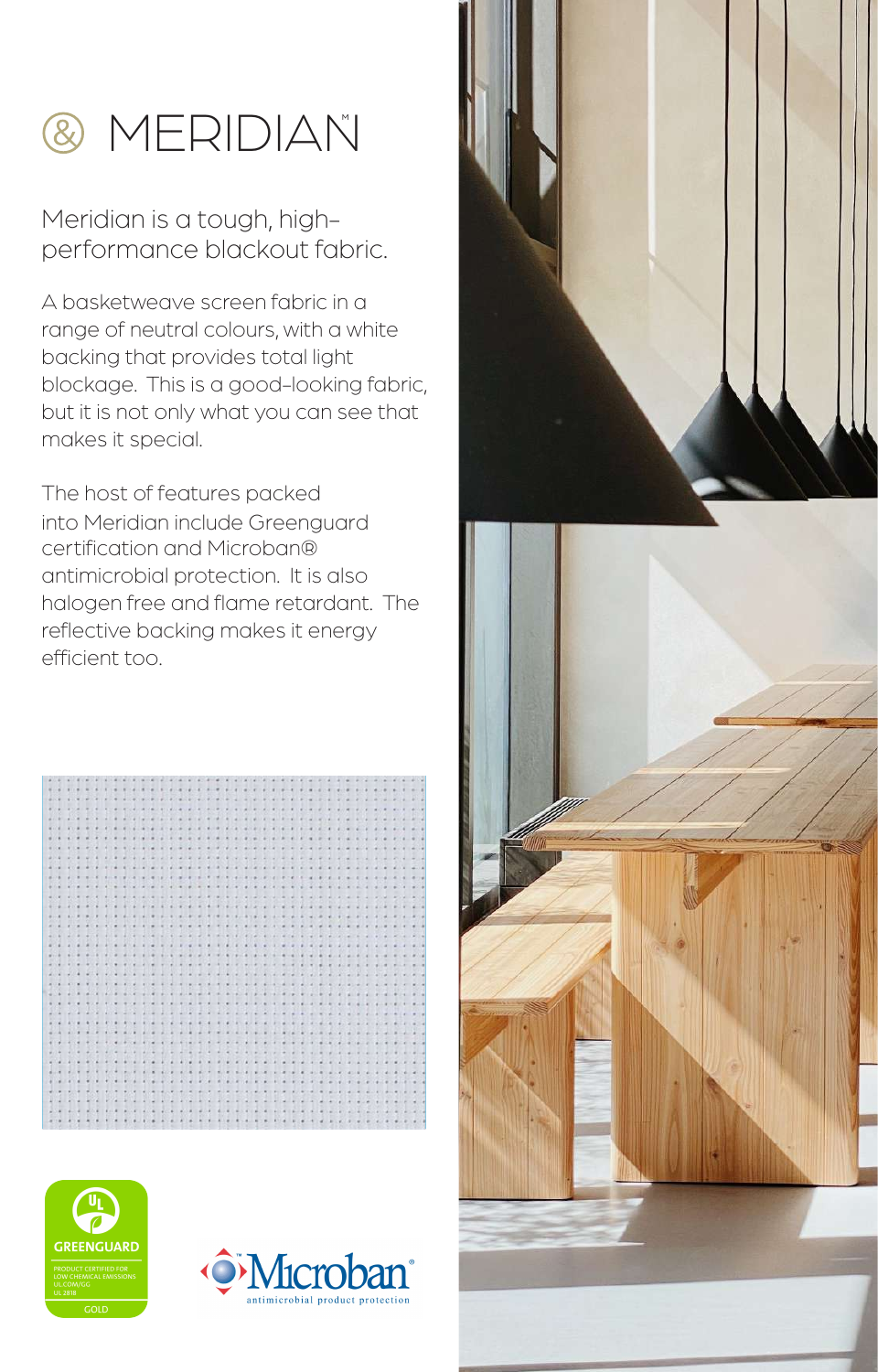











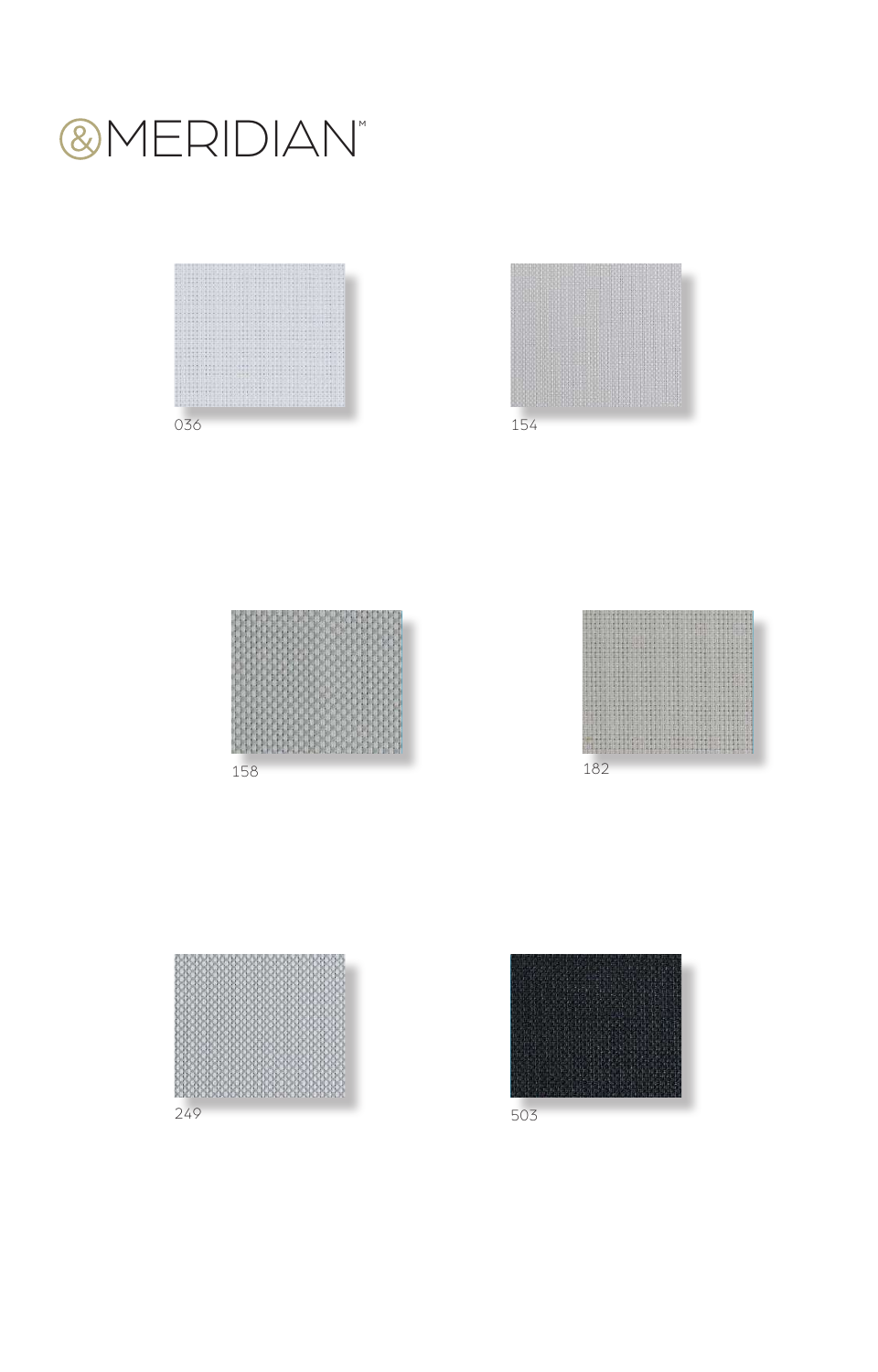## **@MERIDIAN**





| <b>COLOUR</b> | <b>SOLAR</b>   |                 |                | <b>OPTICAL</b> |  |  | <b>UV%</b>   |
|---------------|----------------|-----------------|----------------|----------------|--|--|--------------|
|               | <b>T%</b>      |                 | R% A% T% R% A% |                |  |  | <b>BLOCK</b> |
| 036           | $\overline{O}$ | $\overline{71}$ | 29             | $\overline{O}$ |  |  | 100          |
| 154           | $\circ$        | 71              | 29             | $\overline{O}$ |  |  | 100          |
| 249           | $\circ$        | $\overline{71}$ | 29             | $\overline{O}$ |  |  | 100          |
| 182           | $\overline{O}$ | $\overline{71}$ | 29             | $\overline{O}$ |  |  | 100          |
| 158           | $\overline{O}$ | 71              | 29             | $\overline{O}$ |  |  | 100          |
| 503           | $\circ$        | 71              | 29             | $\overline{O}$ |  |  | 100          |

| <b>THICKNESS</b>         | $0.56$ mm                                                                                 |
|--------------------------|-------------------------------------------------------------------------------------------|
| WEIGHT                   | 671q/m <sup>2</sup>                                                                       |
| <b>COMPOSITION</b>       | 1 Vinyl-coated fibreglass with<br>100% PVC blackout film                                  |
| WIDTHS                   | 2.43m                                                                                     |
| FIRE RETARDANCY          | BS 5867 Part 2 Type B                                                                     |
| <b>CARE INSTRUCTIONS</b> | Wipe clean with a mild<br>detergent and a damp cloth.<br>Hang in the open position to dry |
| MOISTURE RESISTANCE      | Suitable<br>for moist conditions                                                          |
| OPENNESS FACTOR          | Block-out                                                                                 |